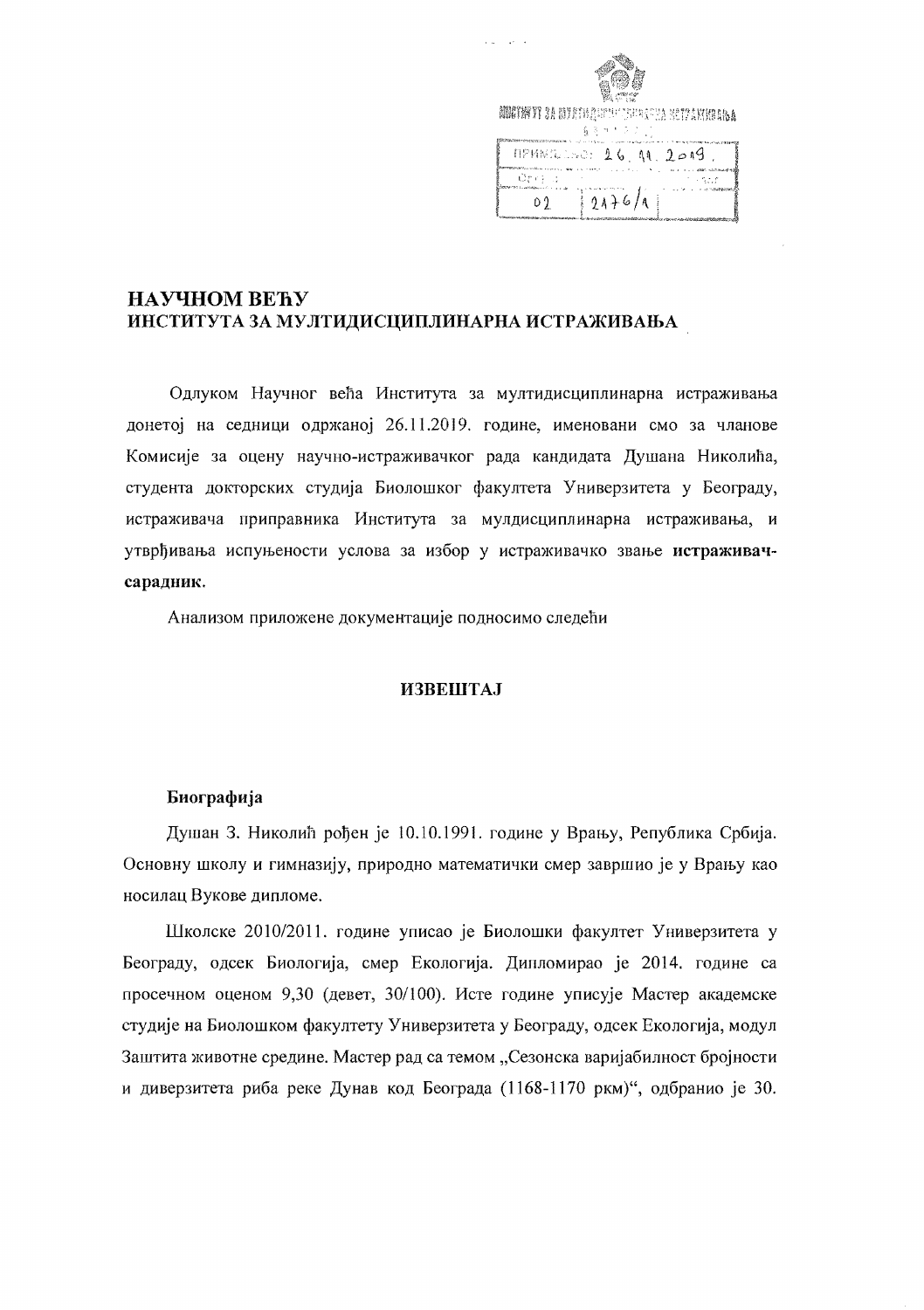септембра 2015. године са оценом 10 (десет), док је просечна оцена током мастер студија износила 9,91 (девет, 91/100).

Докторске академске студије на Биолошком факултету Универзитета у Београду, одсек Екологија, модул Хидроекологија, уписао је 2015. године. Априла 2016. године постаје стипендиста Министарства ПНТР, а од априла 2018. године запослен је на Институту за мултидисциплинарна истраживања Универзитета у Београду. Као сарадник у настави од школске 2016/2017. године укључен је у реализацији наставе на предметима Екологија животиња и Хидроекологија за студенте основних академских студија на Биолошком факултету. Савладао је програм сталног усавршавања "Train (Training and Research for Academic Newcomers)", организованог у оквиру пројекта који се реализује уз подршку Фондације Краља Бадуена. Члан је Удружења токсиколога Србије...

Од априла 2018. године укључен је као истраживач-приправник на пројекат ОИ173045 "Рибе као биоиндикатори стања квалитета отворених вода Србије", чији је руководилац др Мирјана Ленхардт, научни саветник у Институту за биолошка истраживања "Синиша Станковић" Универзитета у Београду.

#### Библиографија

 $\hat{\mathcal{A}}$ 

М23 - Радови објављени у међународним часописима:

- $1.$ Skorić, S., Mićković, B., Nikolić, D., Hegediš, A., Cvijanović, G. (2017). A Weight-length relationship of the Amur Sleeper (Perccottus glenii Dybowski, 1877) (Odontobutidae) in the Danube River drainage canal, Serbia. Acta Zool. Bulg. Suppl. 9, 155-159.
- МЗЗ Радови цаопштени на скупу међународног значаја штампани у целини:
	- 5. Jaćimović, M., Krpo-Ćetković, J., Smederevac-Lalić, M., Lenhardt, M., Nikolić,  $D_{1}$ , Hegediš, A. (2018). Assessment of the fyke nets selectivity during black bullhead (Ameiurus melas) population research in Sava lake. 8th International conference "WATER & FISH". Belgrade, Serbia, 13-15 June, 2018, 197-201. M33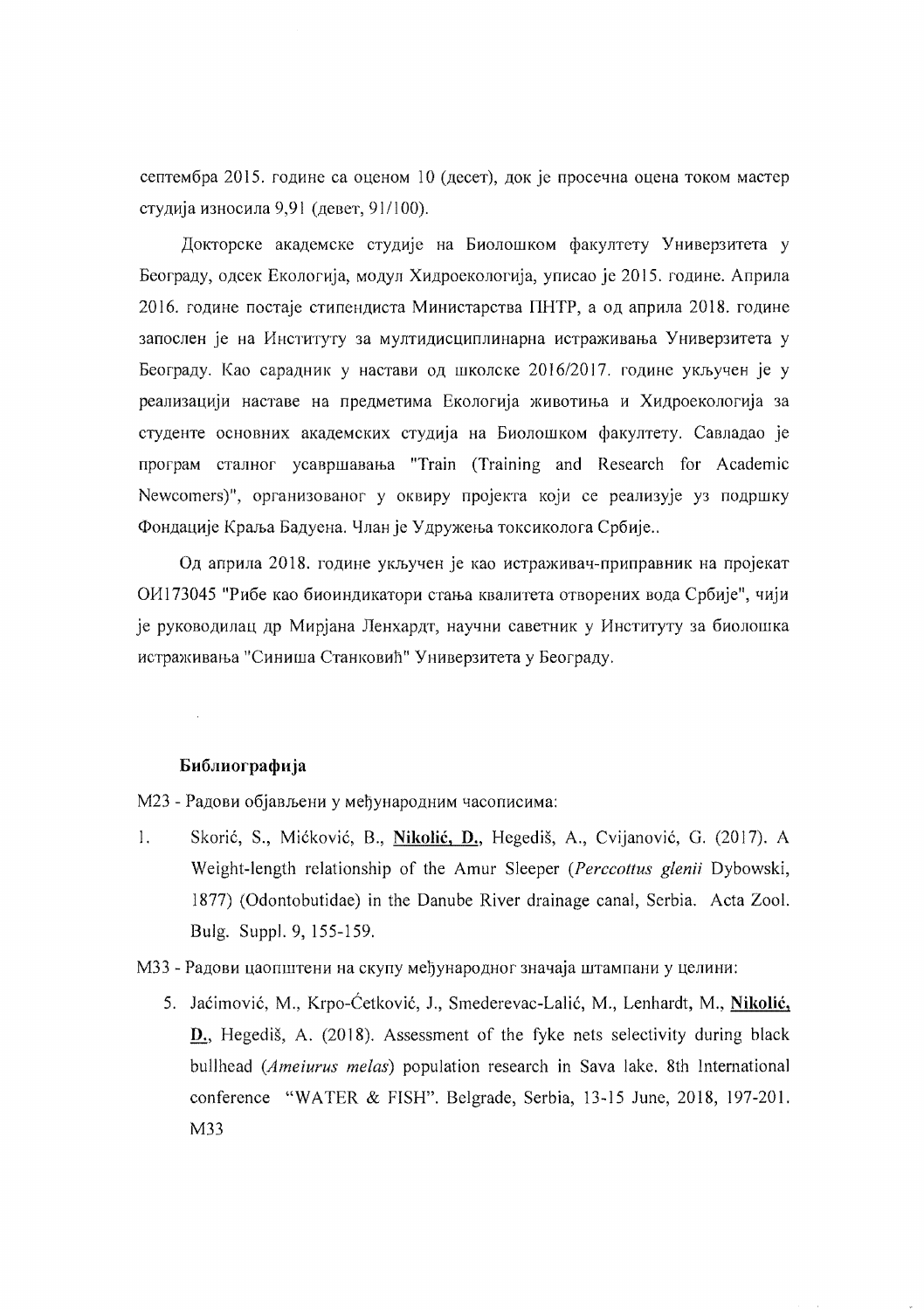- 6. Frey, E., Smederevac-Lalić, M., Nikolić, D., Skorić, S., Krpo-Ćetković, J. (2018). Length-weight relationship and condition factor of the common bream (Abramis brama) in the Danube river near Belgrade (1168-1170 rkm). 8th International conference "WATER & FISII". Belgrade, Serbia, 13.-15. June, 2018, 209-213. M33
- 7. Nikolić, D., Skorić, S., Cvijanović, G., Jaćimović, M., Jovičić, K., Hegediš, A., Krpo-Cetkovic, 1. (2018). Assessment of fish species diversity and water quality in five reservoirs in Serbia based on Shannon's diversity index. 8th International conference "WATER & FISH". Belgrade, Serbia, 13.-15. June, 2018, 226-231. M33
- 8. Nikolić, D., Skorić, S., Smederevac-Lalić, M., Frey, E., Krpo-Ćetković, J. (2018). A comparison of fish diversity and abundance between the main course and an armlet of the Danube river near Belgrade (1168-1170 rkm). 8th International conference "WATER & FISH". Belgrade, Serbia, 13.-15. June, 2018, 241-246. M33
- М34 Радови цаопштени на скупу међународног значаја штампани у изводу:
	- 5. Skorić, S., Mićković, B., Nikolić, D., Hegediš, A., Cvijanović, G. (2017). Seasonal weight-length relationship of Amur sleeper *(Perccottus glenii*  Dubowski, 1877) in the Danube River drainage channel. Networking and Regional Cooperation Towards Invasive Alien Species Prevention and Management in Europe. 7th ESENIAS Workshop with Scientific Conference. Book of abstract., Institute of Biodiversity and Ecosystem Research, Bulgarian Academy of Sciences (IBER-BAS); East and South European Network for Invasive Alien Species (ESENIAS), Institute of Biodiversity and Ecosystem Research Bulgarian Academy of Sciences, pp. 157 - 157, 978-954-9746-42-6, Sofia, Bulgaria, 28. - 30. Mar, 2017.
	- 6. Nikolić, D., Cvijanović, G., Smederevac-Lalić, M., Skorić, S., Hegediš, A., Jovici6, K., Krpo-Cetkovi6, J. (2019). Length-weight relationship and condition factor of the Cactus roach (Rutilus *virgo*) in the Perucac reservoir (Serbia).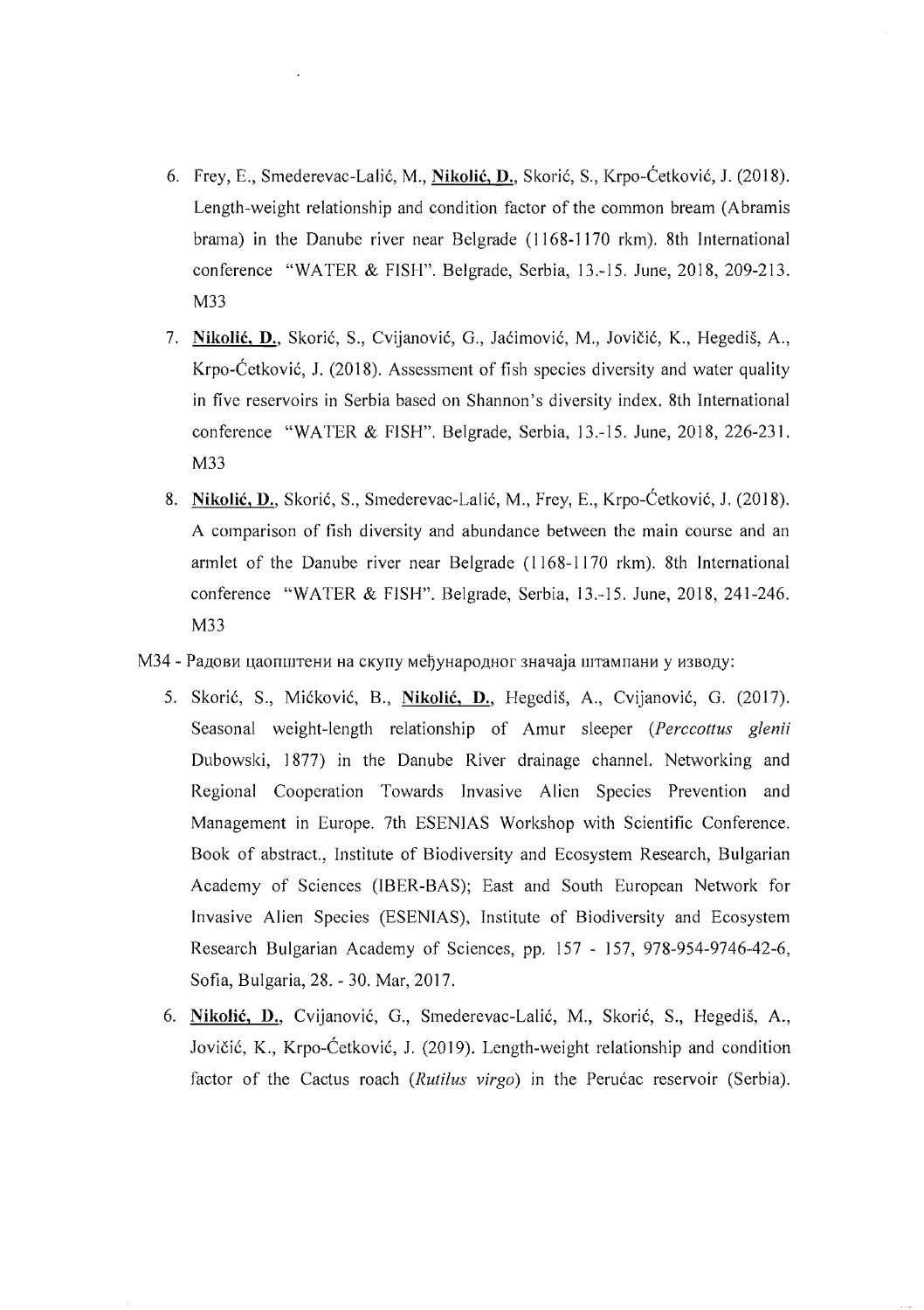International Conference Adriatic Biodiversity Protection - AdriBioPro2019. Kotor, Montenegro, 07.-10. April, 2019, Book of Abstracts: pp. 106.

- 7. Dikanovic, V., Skoric, S., Cvijanovic, G., **Nikolic, D.,** Pucar, M., Nikcevic, M., Mickovic, B. (2019). Biometry and diet of *Perccottus glenii* Dybowski, 1877 found in stagnant water nearby Veliko Gradiste (northeastern Serbia). International Conference Adriatic Biodiversity Protection - AdriBioPro2019. Kotor, Montenegro, 07.-10. April, 2019, Book of Abstracts: pp. 110.
- 8. Smederevac-Lalic, M., Regner, S., **Nikolic,** D., Cvijanovic, G., Jacimovic, M., Hegedis, A., Lenhardt, M. (2019). Review of allochthonous fish species with the marine origin in Serbian freshwater system. International Conference Adriatic Biodiversity Protection - AdriBioPro2019. Kotor, Montenegro, 07.-10. April, 2019, Book of Abstracts: pp. 116.
- М63 Радови цаопштени на скупу међународног значаја штампани у изводу:
	- 2. Mickovic, B., Nikcevic, M., Skoric, S., **Nikolic,** D., Djikanovic, V. (2018). Stratifikacija pokazatelja kvaliteta vode akumulacije "Uvac" (sezona sredina leta - rana jesen 2017). 47. konferencija o aktuelnim problemima korišćenja i zaštite voda "Voda 2018", Sokobanja, Serbia 12 .- 14. June, 2018. Zbornik radova: 75-81.